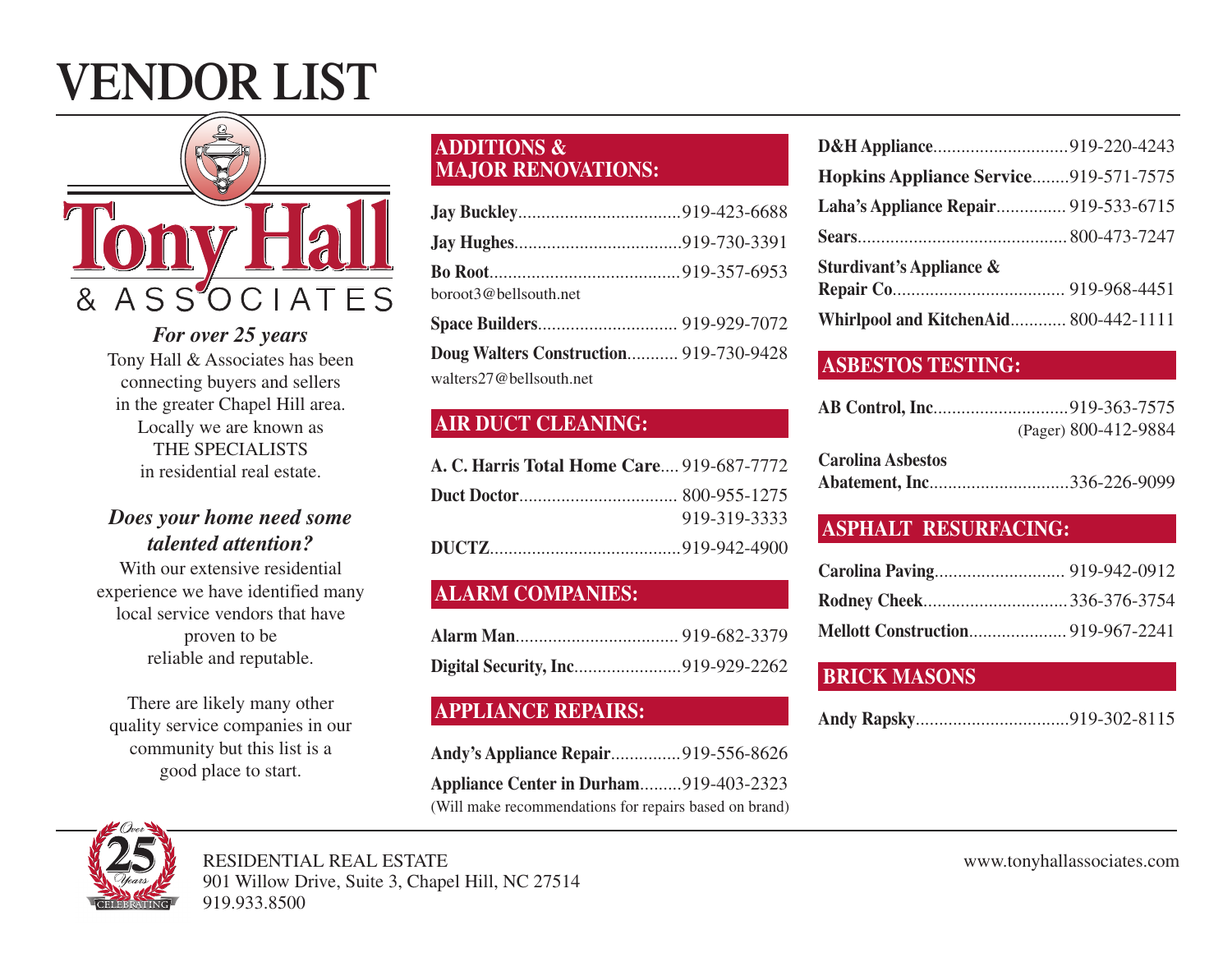## **CARPET CLEANERS:**

#### **CARPET STRETCHERS:**

**Fuzzy Side Up Carpeting**...............919-842-2188 *(Danny Hockenberry)*

#### **CHIMNEY CLEANERS:**

| Carolina Chimney Sweeps919-477-1765  |  |
|--------------------------------------|--|
|                                      |  |
| Fire Safe Chimney Sweep 919-304-6111 |  |
| <i>(Bob Perera)</i>                  |  |

#### **COUNTERTOP REPAIR:**

| <b>Atlantic Countertops919-981-0163</b> |  |
|-----------------------------------------|--|
|                                         |  |

#### **DONATIONS:**

## **DRAINAGE:**

**Healthy Home Restoration**............ 919-526-0447 *(Dennis Coon)* **Triangle Waterproofing**................. 919-414-4755 *(John Walke)*

## **DRYWALL REPAIR:**

#### **ELECTRICIANS:**

| Clark's Electrical Service919-929-5330  |  |
|-----------------------------------------|--|
| (Todd Clark)                            |  |
| rclark25@nc.rr.com                      |  |
|                                         |  |
| <b>Nicholson Electrical919-667-3982</b> |  |
| (Rodney Nicholson)                      |  |
|                                         |  |
|                                         |  |
| (Tim Wood)                              |  |
| tcarwood@gmail.com                      |  |

#### **FENCING CONTRACTORS:**

| <b>Dickerson Fencing</b> |  |
|--------------------------|--|
|                          |  |
|                          |  |
|                          |  |

#### **FLOOR REFINISHING & INSTALLATION:**

| Accent Hardwood Flooring 919-682-3941             |                        |
|---------------------------------------------------|------------------------|
| <b>Bruce's Carpets &amp; Flooring919-967-0208</b> |                        |
| Family Hardwood(Christine) 919-201-7929           |                        |
|                                                   | (William) 919-201-0001 |
|                                                   |                        |
|                                                   |                        |

moonsflooring@mebtel.net

## **FOUNDATION CONTRACTORS:**

| <b>Ram Jack Foundation</b> |  |
|----------------------------|--|
|                            |  |

#### **GARAGE DOORS**

| Garage Doors by Louis919-730-3298 |  |  |
|-----------------------------------|--|--|
|-----------------------------------|--|--|

#### **GAS LOG REPAIRS:**



RESIDENTIAL REAL ESTATE www.tonyhallassociates.com 901 Willow Drive, Suite 3, Chapel Hill, NC 27514 919.933.8500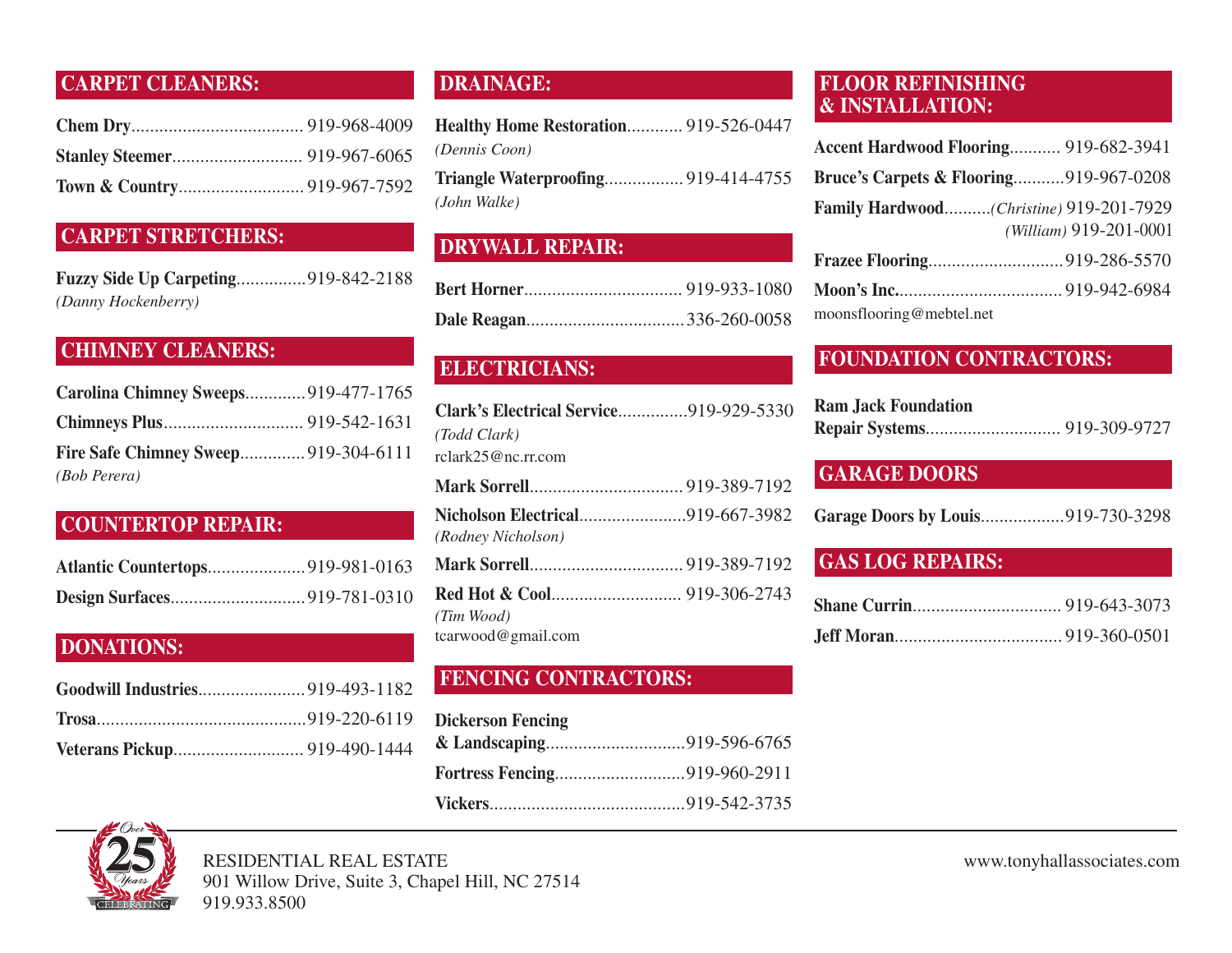#### **GENERAL REPAIRS:**

| atrustedson@gmail.com |  |
|-----------------------|--|

| (Structural repairs)<br>tkellyrepair@gmail.com           |  |
|----------------------------------------------------------|--|
|                                                          |  |
| (General & structural repairs)<br>dougramsey56@gmail.com |  |
| boroot3@bellsouth.net                                    |  |
|                                                          |  |
|                                                          |  |
| (Custom built-ins, cabinets, trim)                       |  |

djtut@hotmail.com

**Doug Walters Construction**.............919-730-9428 walters27@bellsouth.net

#### **GLASS COMPANIES:**

#### **GRADING & EXCAVATING:**

| (Home) 336-578-4881 |
|---------------------|

#### **GUTTERS:**

#### **HEATING & AIR CONDITIONING REPAIRS:**

| <b>Browns Heating &amp; Air336-570-2321</b> |                     |
|---------------------------------------------|---------------------|
|                                             | (Cell) 919-210-2325 |
| <b>Red Hot &amp; Cool919-306-2743</b>       |                     |

*(Tim Wood)* tcarwood@gmail.com

**Stephenson Heating & Air**...............919-641-1989 *(Mike Stephenson)*

#### **HOME INSPECTORS:**

**Andemeron Home Inspections**.......919-201-4359 *(Tracey Law or Greg Hammond)*

**Home Inspections**..........................919-810-6972 *(Brent Willett)* inspector@nc.rr.com

| <b>Innovative Pest Solutions</b> 919-847-6267 |
|-----------------------------------------------|
|                                               |
|                                               |
| <b>Insight Home Inspections</b> 919-901-7138  |
|                                               |
|                                               |
|                                               |

# **HOUSE CLEANERS:**

| A.C. Harris Total Home Care 919-687-7772         |  |
|--------------------------------------------------|--|
| (Erika Lewis)                                    |  |
| (Khalil Haidar)<br>khalilhaidar $615@$ gmail.com |  |
| (Wilfredo Cruz)                                  |  |
|                                                  |  |
|                                                  |  |

#### **INTERIOR DESIGNERS:**

| (Christine Langlois) |  |
|----------------------|--|

**Thomas & Warren Interiors**..........919-452-9237 *(Warren Kessler)*



RESIDENTIAL REAL ESTATE www.tonyhallassociates.com 901 Willow Drive, Suite 3, Chapel Hill, NC 27514 919.933.8500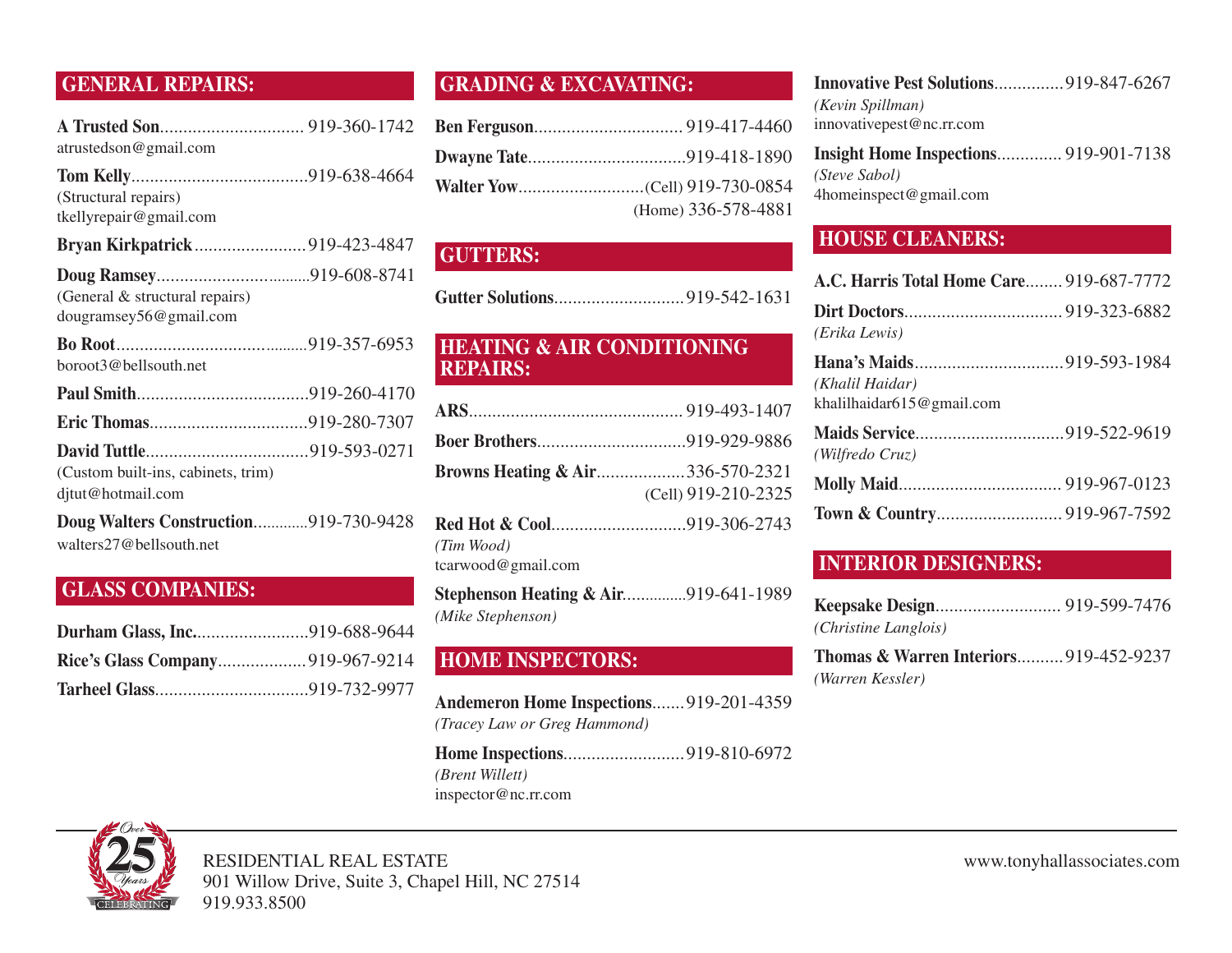# **LANDSCAPE/YARD MAINTENANCE:**

| Denny's Lawn Care919-616-1564<br>(Marc Denny)<br>mrcdenny@gmail.com |  |
|---------------------------------------------------------------------|--|
| (Gerry Palmer)                                                      |  |
| (Mark Poteat)<br>markapoteat@gmail.com                              |  |
| <b>Some View Landscaping919-801-1072</b><br>(Beth Lynn)             |  |
| TROSA Landscaping 919-680-8932                                      |  |
| <b>Well Grounded Landscape</b><br>(Alex Millager)                   |  |

## **LEAD INSPECTORS:**

| radonlab@mindspring.com |  |
|-------------------------|--|

#### **LOCKSMITHS:**

| <b>Aegis Mobile Locksmith</b> 919-542-0128 |                      |
|--------------------------------------------|----------------------|
| (Joe)                                      |                      |
|                                            |                      |
|                                            | (Pager) 919-506-0457 |
|                                            | (Cell) 919-452-8212  |

## **MOLD:**

| Carolina Environmental 919-481-1413          |  |
|----------------------------------------------|--|
| <b>Healthy Home Restoration 919-526-0447</b> |  |
| (Dennis Coon)                                |  |

# **MOVERS/PACKERS:**

| Chapel Hill Moving Company 919-929-6683                     |                      |
|-------------------------------------------------------------|----------------------|
| DeHavens Transfer & Storage 919-942-4300                    |                      |
| Orange County Moving & Storage919-964-4077                  |                      |
|                                                             |                      |
| Truckin' Movers919-682-2300                                 |                      |
| Two Men and A Truck 919-309-9582                            |                      |
| Specialty Movers(Angel) 919-798-9961<br>(Piano & household) | (Amber) 919-586-1399 |
| (David Schmidt)                                             |                      |

## **PAINTERS:**

| (Does textured ceilings)    |  |
|-----------------------------|--|
|                             |  |
| prostpaint@gmail.com        |  |
|                             |  |
| (Removes textured ceilings) |  |
|                             |  |

| (Derrius Williams)           |  |
|------------------------------|--|
| Lorenzo Solozano919-697-9448 |  |

| (Removes textured ceilings) | (Rosa) 919-697-1301 |
|-----------------------------|---------------------|
|                             |                     |

#### **PLUMBING REPAIRS:**

| Carrboro Plumbing919-265-4026                       |                     |
|-----------------------------------------------------|---------------------|
|                                                     |                     |
| (James Rogers)<br>flowmasterplumbing 1 @ yahoo.com  |                     |
| (Eddie Whitfield)                                   |                     |
| Plumbing & Pipe Technologies 919-461-0111<br>(Dale) |                     |
|                                                     |                     |
|                                                     |                     |
|                                                     | (Cell) 919-200-1749 |
| <b>Sparrow &amp; Sons</b>                           |                     |
| Plumbing & Heating919-942-5171                      |                     |
| (Jonathan)                                          |                     |
| jsparrow@sparrowplumbingnc.com                      |                     |

#### **POOL INSPECTIONS:**

| <b>Triangle Pools &amp; Spa</b> 919-968-4050 |  |
|----------------------------------------------|--|

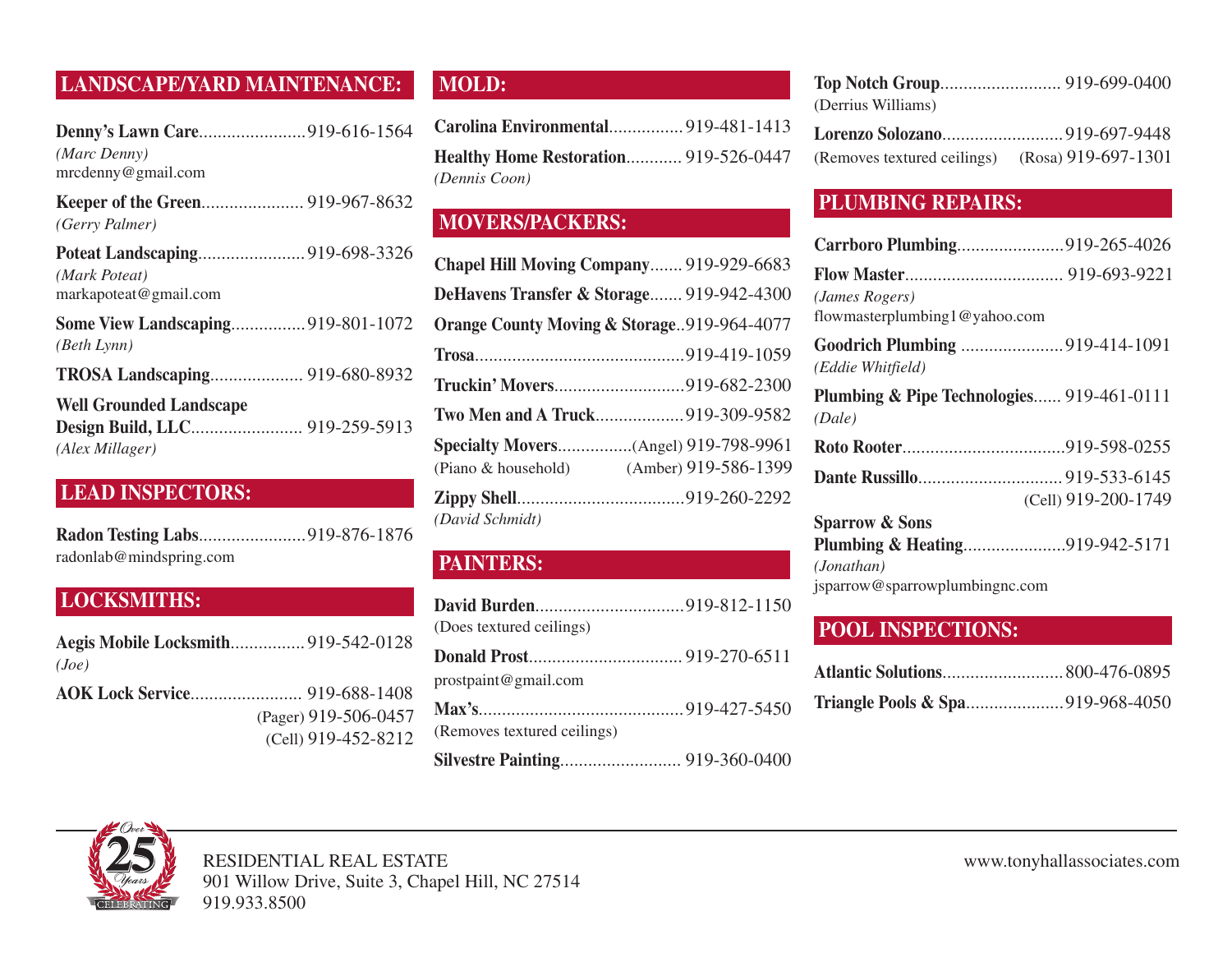#### **RADON TESTING & REMEDIATION:**

| Affordable Radon Mitigation919-880-3207 |  |
|-----------------------------------------|--|
|                                         |  |
|                                         |  |
| firstforradon@aol.com                   |  |

**Radon Testing Labs**.......................919-876-1876 radonlab@mindspring.com

#### **ROOF INSTALLATION/ REPAIRS:**

| <b>Baker Roofing Company 919-828-2975</b> |                     |
|-------------------------------------------|---------------------|
|                                           |                     |
|                                           | (Cell) 919-730-0260 |
| Harry A. Smith Roofing 919-967-2072       |                     |
| hsmith $3322@$ yahoo.com                  | (Cell) 919-219-4370 |
|                                           |                     |
| Pickard Roofing Company, Inc919-682-5702  |                     |
| <b>Quality Roof Repairs919-933-2434</b>   |                     |
| (Steve Whitfield)                         |                     |
| <b>Walker Brown Company 919-942-0776</b>  |                     |

#### **SHOWER PAN REBUILDS:**

**Trades of the Triangle**....................919-883-8468

#### **STONE/BRICK WORK:**

| (Joe Baughman) |  |
|----------------|--|
|                |  |

#### **STRUCTURAL ENGINEERS:**

| Giles Flythe Engineers919-465-3801 |  |
|------------------------------------|--|
| info@gfengineers.com               |  |
| McClancy Engineering919-387-7776   |  |
| (John McClancy)                    |  |

ask@mcclancyeng.com

## **STUCCO REPAIRS/INSTALLATION:**

| eloy.111-@hotmail.com |  |
|-----------------------|--|

## **SURVEYORS:**

| <b>Freehold Land Surveys919-929-8090</b> |  |
|------------------------------------------|--|

#### **TAG SALES:**

| <b>Blue Moon Estate Sales</b> 919-906-5657 |                       |
|--------------------------------------------|-----------------------|
|                                            |                       |
| Tobacco Road Downsizing 919-717-9850       |                       |
| (Mariah Cope & Morgan Breakey)             |                       |
|                                            |                       |
| (Sandy Stallings)                          | $(Cell)$ 919-357-1161 |

#### **TERMITE INSPECTORS:**

| <b>Bug Man Exterminators, Inc 919-309-2400</b> |  |
|------------------------------------------------|--|
| <b>Clegg's Termite</b>                         |  |
| <b>Kil-Mor Exterminating</b>                   |  |
|                                                |  |
| Pest & Termite Consultants, Inc919-870-8003    |  |
| Sawyer Termite & Pest Control919-967-1500      |  |

#### **TILE/GROUT WORKERS:**

| <b>The Grout Medic919-357-3145</b> |  |
|------------------------------------|--|
| <i>(Bruce Lane)</i>                |  |
| blane@thegroutmedic.com            |  |